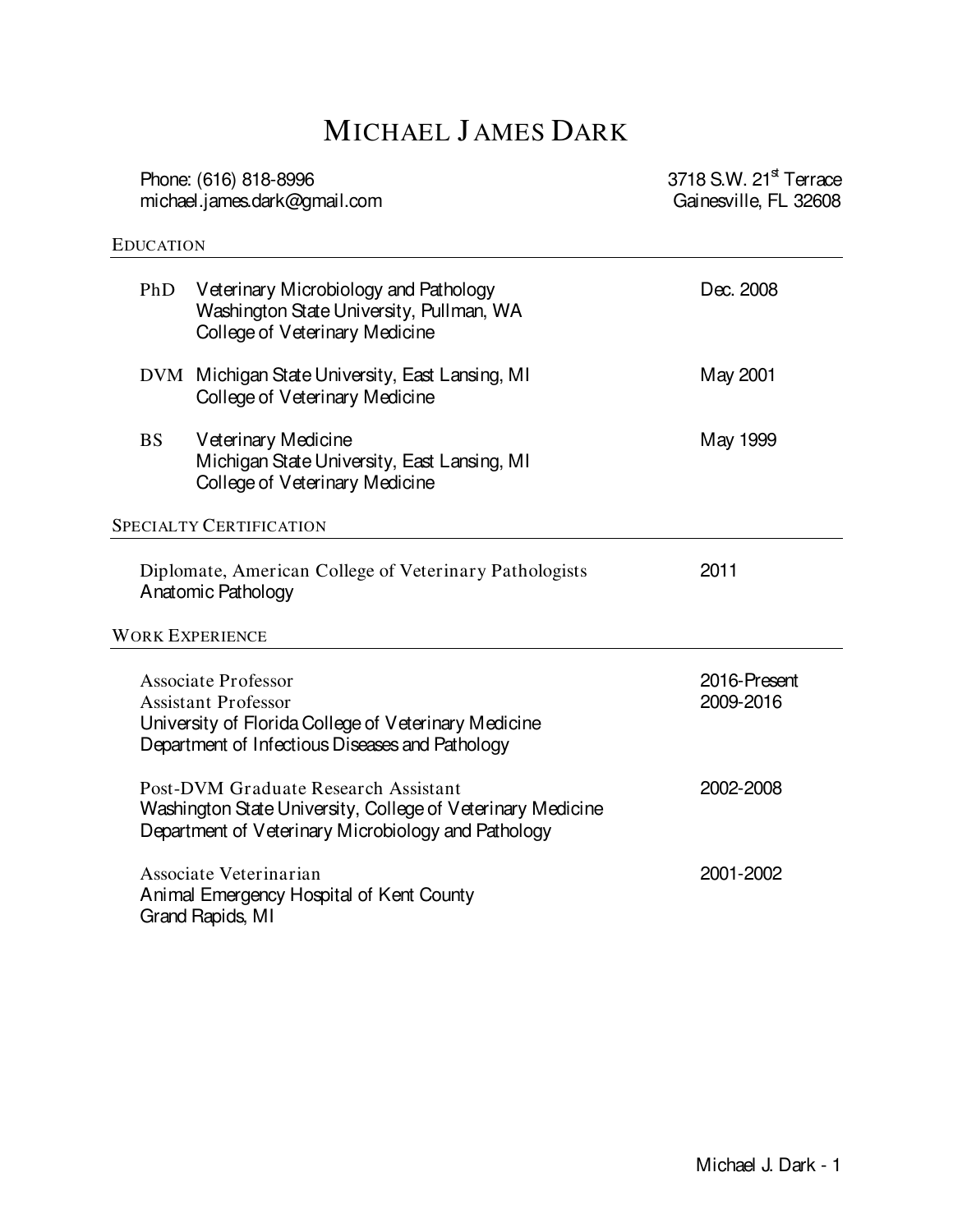| $2014 -$ Present<br>Covered an introduction to microscopy, epithelium, glands, connective tissue, bone,                                                                                                                                                                                                                                                          |  |  |
|------------------------------------------------------------------------------------------------------------------------------------------------------------------------------------------------------------------------------------------------------------------------------------------------------------------------------------------------------------------|--|--|
|                                                                                                                                                                                                                                                                                                                                                                  |  |  |
| A total of 5 classroom contact hours and 16 laboratory hours with 120 students                                                                                                                                                                                                                                                                                   |  |  |
| <b>June 2013</b><br>Coordinator,<br><b>USDA Foreign Animal and Emerging Disease</b><br><b>Awareness Course</b><br>Helped coordinate UF contributions to this three-day course<br>Hosted bovine and avian necropsy wetlabs for 50 individuals each<br>Out of 33 total course evaluations, 28 evaluated the necropsy wet lab<br>$\circ$ Mean score $-4.6$ out of 5 |  |  |
|                                                                                                                                                                                                                                                                                                                                                                  |  |  |
| 2010-2015<br>Hepatic and pancreatic pathology, including common diseases, pathophysiology, and<br>Three classroom contact hours and four laboratory contact hours per semester,                                                                                                                                                                                  |  |  |
|                                                                                                                                                                                                                                                                                                                                                                  |  |  |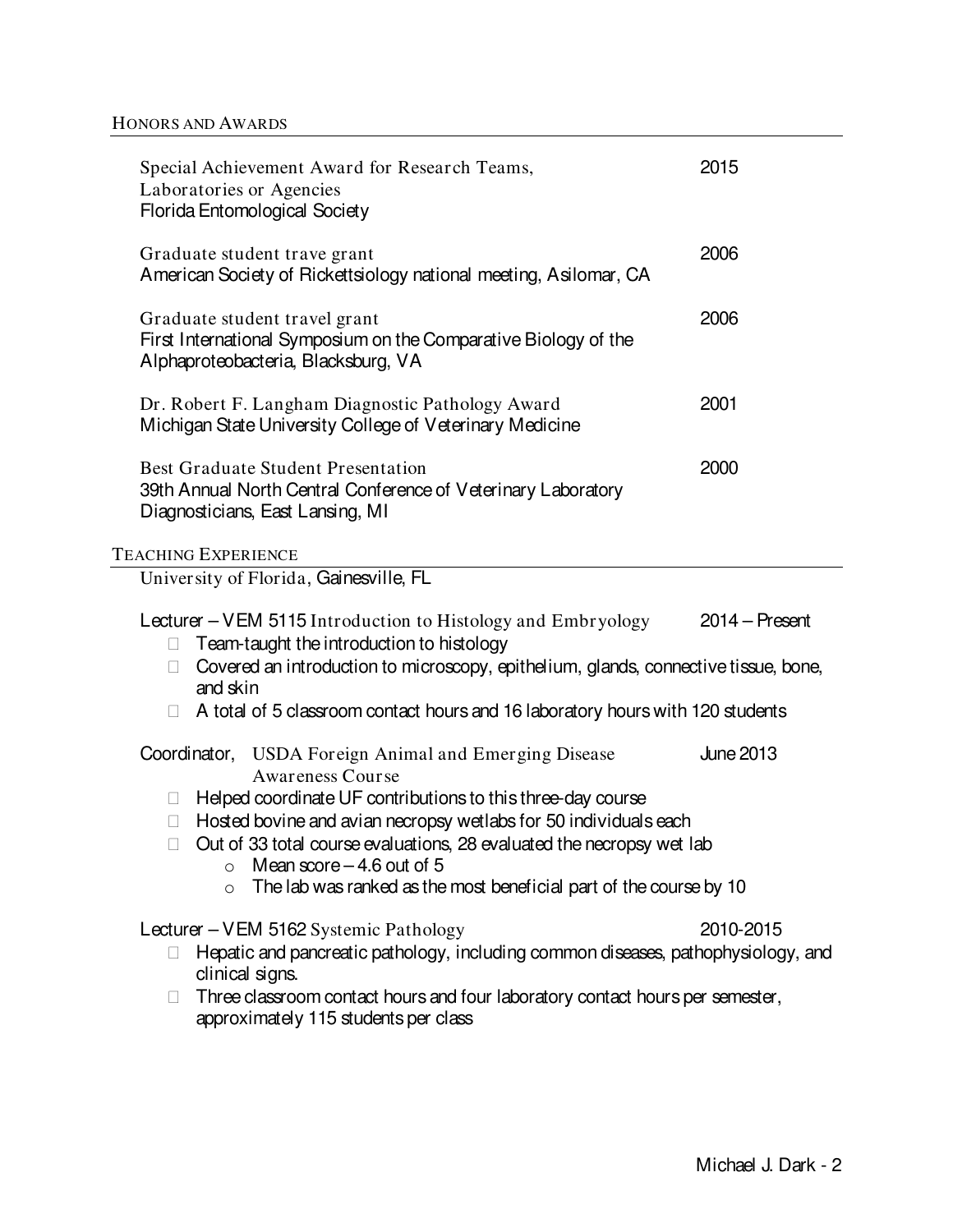| Lecturer – VEM 5162 Systemic Pathology                                                                                                                                                                                                                        | 2015                    |
|---------------------------------------------------------------------------------------------------------------------------------------------------------------------------------------------------------------------------------------------------------------|-------------------------|
| Musculoskeletal and reproductive pathology, including common diseases,<br>pathophysiology, and clinical signs.                                                                                                                                                |                         |
| Three classroom contact hours and four laboratory contact hours per semester,<br>approximately 115 students per class                                                                                                                                         |                         |
| Lecturer – VEM 5571 – Emerging Diseases Issues                                                                                                                                                                                                                | 2009-2015               |
| An overview of the pathologist's role in emerging diseases, as well as information<br>about the intersection of politics and science in emerging diseases. Bovine TB, foot<br>and mouth disease, and classical swine fever are used as examples.              |                         |
| Two classroom contact hours per semester, approximately 25 students per class                                                                                                                                                                                 |                         |
| Lecturer – VEM 5165 – Large Animal Pathology<br>A review of diseases of porcine pathology, with a focus on diseases important for<br>boards.                                                                                                                  | 2010-2014               |
| Four classroom contact hours per semester, approximately 30 students per class                                                                                                                                                                                |                         |
| Lecturer – VEM 5164 – Small Animal Pathology<br>A review of hepatic and pancreatic pathology, including common diseases,<br>pathophysiology, and clinical signs.                                                                                              | 2009-2014               |
| Two classroom contact hours per semester, approximately 70 students per class                                                                                                                                                                                 |                         |
| Washington State University, Pullman, WA                                                                                                                                                                                                                      |                         |
| Lecturer – VM 536 Veterinary Bacteriology and Mycology<br>Normal gastrointestinal defenses, Escherichia coli, Salmonella spp., and<br>Campylobacter jejuni                                                                                                    | 2005-2007               |
| Three contact hours per semester, approximately 100 students per class                                                                                                                                                                                        |                         |
| Lecturer - VM 546 Systemic Pathology Gross Laboratory<br>Introduction, lymphatic system, review lab                                                                                                                                                           | 2007                    |
| Twelve contact hours - four laboratory sections, each with 25 students                                                                                                                                                                                        |                         |
| Lecturer - VM 546 Systemic Pathology Gross Laboratory<br>Taught all labs, co-wrote and administered the laboratory final                                                                                                                                      | 2004                    |
| Sixty contact hours – four laboratory sections, each with 25 students                                                                                                                                                                                         |                         |
| Facilitator – Diagnostic Challenges (as part of VM 546)                                                                                                                                                                                                       | 2004-2007,<br>2013-2014 |
| Coordinated cases with non-veterinarian clients<br>Assisted students in formulating differential diagnoses and learning issues<br>Reviewed and graded student performance<br>Approximately twelve contact hours per year - two groups a semester with four to |                         |
| five students per group                                                                                                                                                                                                                                       |                         |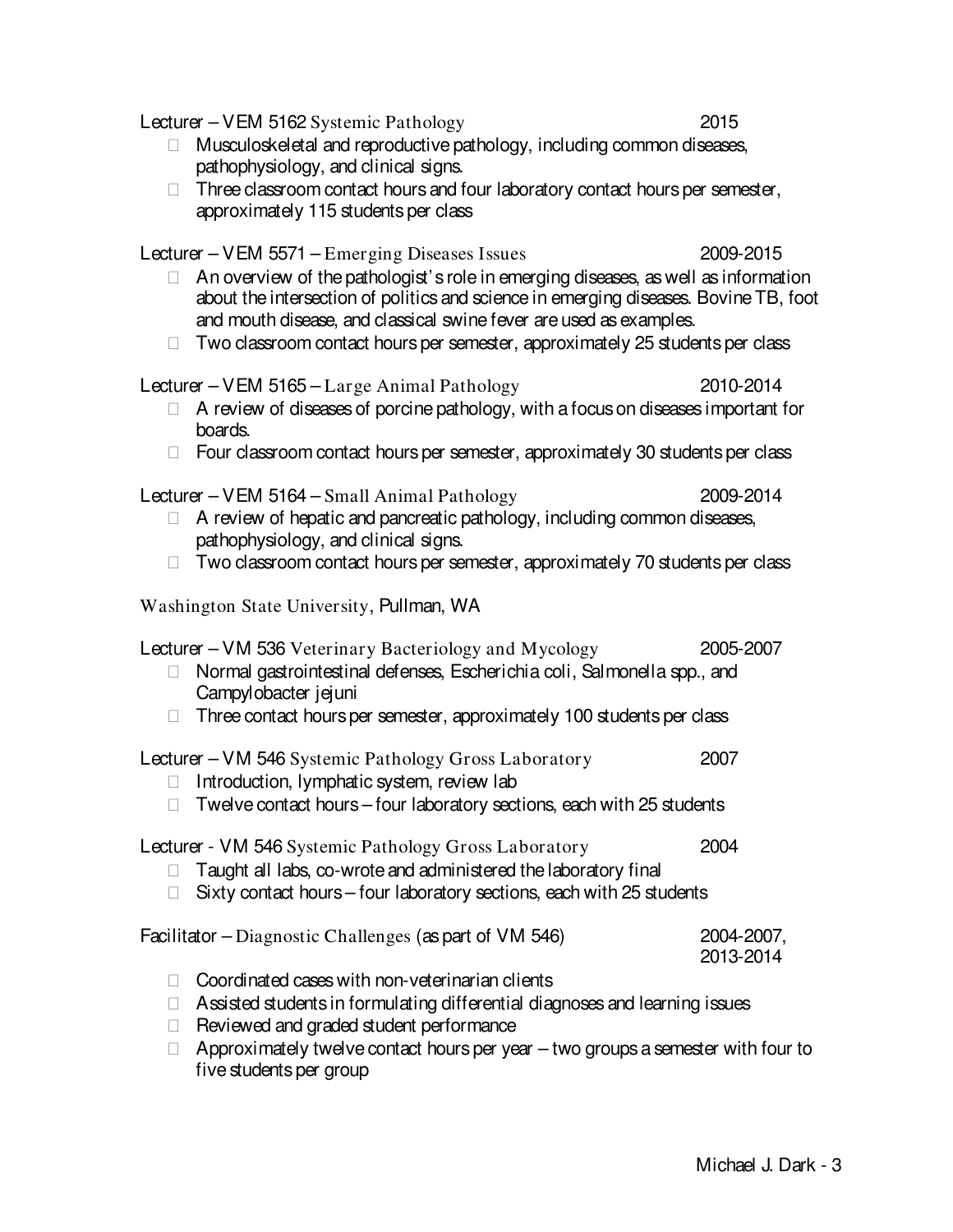GRADUATE STUDENTS

| Ph.D. Advisor for Firas Abed, Ph.D. Candidate<br>Department of Infectious Diseases and Pathology                                               | $2014 - current$ |
|------------------------------------------------------------------------------------------------------------------------------------------------|------------------|
| Committee member for Jeffrey Hertz, Ph.D. Candidate<br>Department of Entomology and Nematology<br>Major Advisor - Phil Kaufman                 | $2014$ - current |
| Committee member for Eric Mccown, Ph.D. Candidate<br>Department of Infectious Diseases and Pathology<br>Major Advisor - Anthony F. Barbet      | $2013$ - current |
| Committee member for Katherine Sayler, Ph.D. Candidate<br>Department of Infectious Diseases and Pathology<br>Major Advisor - Anthony F. Barbet | 2014             |
| Committee member for Junjie Liu, Ph.D. Candidate<br>Department of Infectious Diseases and Pathology<br>Major Advisor - Maureen Long            | 2012-current     |
| Committee member for Liliana Crosby, Ph.D. Candidate<br>Department of Infectious Diseases and Pathology<br>Major Advisor - Anthony F. Barbet   | 2009-2014        |
| Committee member for Amanda Eiden, Ph.D. Candidate<br>Department of Entomology and Nematology<br>Major Advisor - Phil Kaufman                  | 2010-2013        |

#### PUBLICATIONS

Journal Articles

Payne, C.L., Dark, M.J., Conway, J.A., Farina, L.L. A retrospective study of the prevalence of calcium oxalate crystals in veterinary Aspergillus cases. JVDI, in press

Abed, F.M., Dark, M.J. Determining the utility of veterinary tissue archives for retrospective DNA analysis. PeerJ 2016 May 3;4:e1996. doi: 10.7717/peerj.1996

Noh, S.M., Dark, M.J., Reif, K., Ueti, M., Kappmeyer, L.S., Scoles, G., Palmer, G.H., and Brayton, K.A. Superinfection exclusion of the ruminant pathogen Anaplasma marginale in the tick vector is dependent on time between exposures to the strains. Appl. Environ. Microbiol., 2016 May 16;82(11):3217-24. doi: 10.1128/AEM.00190-16

Taylor K.R., Garner M.M., Russell K., Epperson E.D., Grodi H.A., Roff S.R., Dumonceaux, G.A., Struthers, J.D., Dark, M.J., Abbott, J.R. Chordomas at High Prevalence in the Captive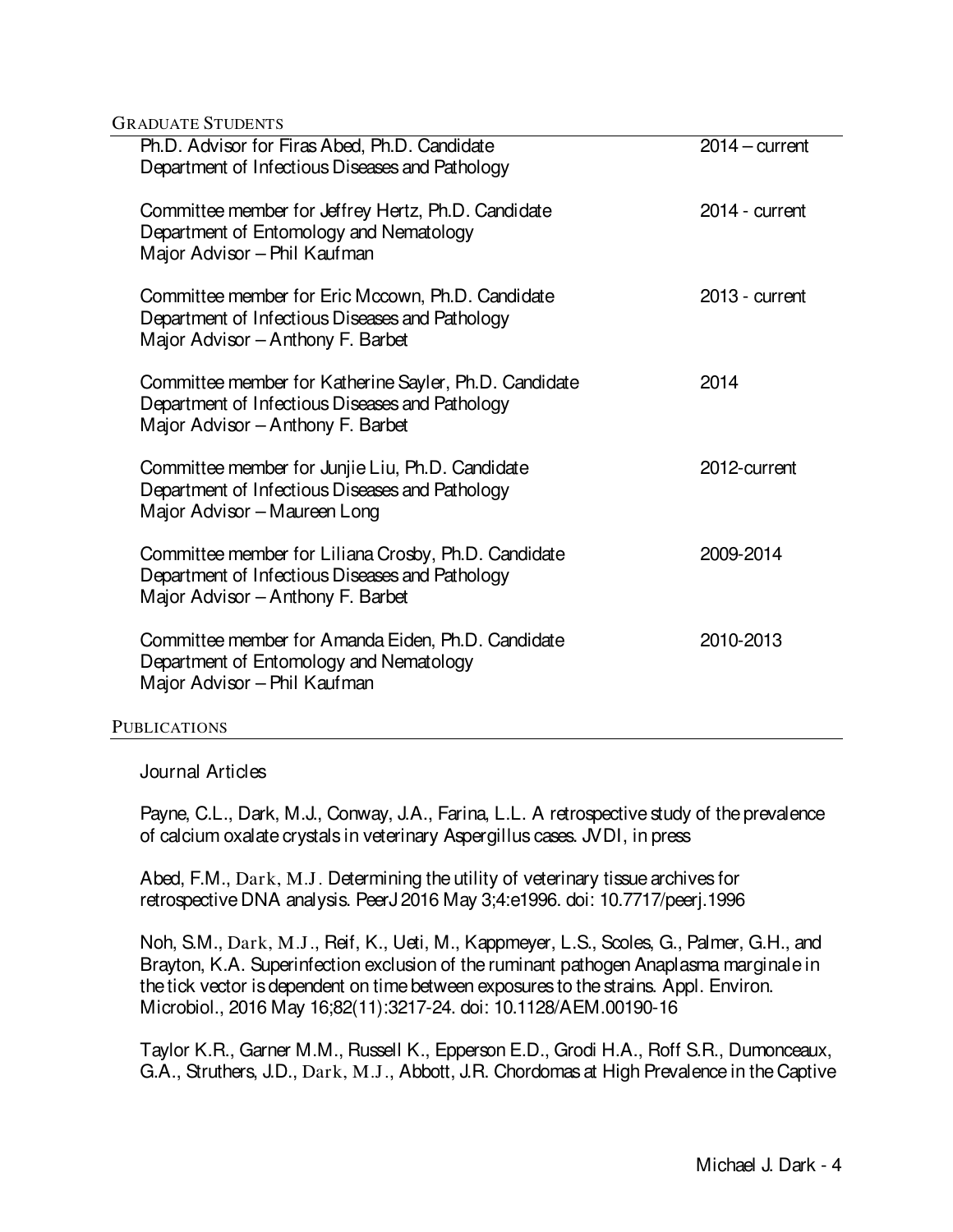Population of the Endangered Perdido Key Beach Mouse (Peromyscus polionotus trissyllepsis). Vet Pathol 2015. doi: 10.1177/0300985815575051 PMID: 25791038

Craft, W.F., Conway, J.A., Dark, M.J. Comparison of histomorphology and DNA preservation produced by fixatives in the veterinary diagnostic laboratory setting. PeerJ 2:e377 doi: 10.7717/peerj.377 PMID: 24860702

Kelly, P.J., Lucas, H., Randolph, C., Ackerson, K, Blackburn, J.A., Dark, M.J. Efficacy of slow-release tags impregnated with aggregation-attachment pheromone and deltamethrin for control of Amblyomma variegatum on St. Kitts, West Indies. Parasit Vectors. 2014 Apr 14;7(1):182. doi:10.1186/1756-3305-7-182. PMID: 24731252

Miller, J., Dark, M.J. Evaluation of the effect of formalin fixation on skin specimens in dogs and cats. PeerJ 2014 2:e307; doi: 10.7717/peerj.307. PMID: 24688882

Dark, M.J. Whole-genome sequencing in bacteriology: state of the art. Infect Drug Resist. 2013 2013:6 115-123. doi: 10.2147/IDR.S35710. PMID: 24143115

Leone, A., Dark, M.J., Kondo, H., Rotstein, D.S., Kuipel, M., Walsh, M.T., Erlacher-Reid, C., Gordon, N., Conway, J.A. Gastrointestinal leiomyosarcoma in a pygmy sperm whale (Kogia breviceps). J Zoo Wildl Med. 2013 44(3):744-748. doi: 10.1638/2012-0147R.1. PMID: 24063105

Pierlé S.A., Dark M.J., Dahmen D., Palmer G.H., Brayton K.A. Comparative genomics and transcriptomics of trait-gene association. BMC Genomics. 2012 Nov 26;13(1):669. PMID: 23181781

Watson R.S., Broome T.A., Levings P.P., Rice B.L., Kay J.D., Smith A.D., Gouze E., Gouze J.N., Dacanay E.A., Hauswirth W.W., Nickerson D.M., Dark M.J., Colahan P.T., Ghivizzani S.C. scAAV-mediated gene transfer of interleukin-1-receptor antagonist to synovium and articular cartilage in large mammalian joints. Gene Ther. 2012 Nov 15. doi: 10.1038/gt.2012.81. PMID: 23151520

Dark M.J., Lundgren A.M., Barbet A.F. Determining the Repertoire of Immunodominant Proteins via Whole-Genome Amplification of Intracellular Pathogens. PLoS ONE 2012 7(4): e36456. doi:10.1371/journal.pone.0036456

Hostnik, E.T., Wickins, S.C., Conway, J.A., Dark, M.J. Ocular and Olfactory Forebrain Abnormalities within a Neonatal Alpaca (Vicugna pacos). Journal of Veterinary Medical Science 2012, 74(4), 945-7. PMID: 22446393

Smith, K.M., Clark, C.K., Dark, M.J., Kiupel, M., Gary, J. T-cell rich, B-cell lymphoma in the small colon of a yearling horse. Equine Veterinary Education 2013, 25(2), pgs. 74-78. DOI: 10.1111/j.2042-3292.2012.00398.x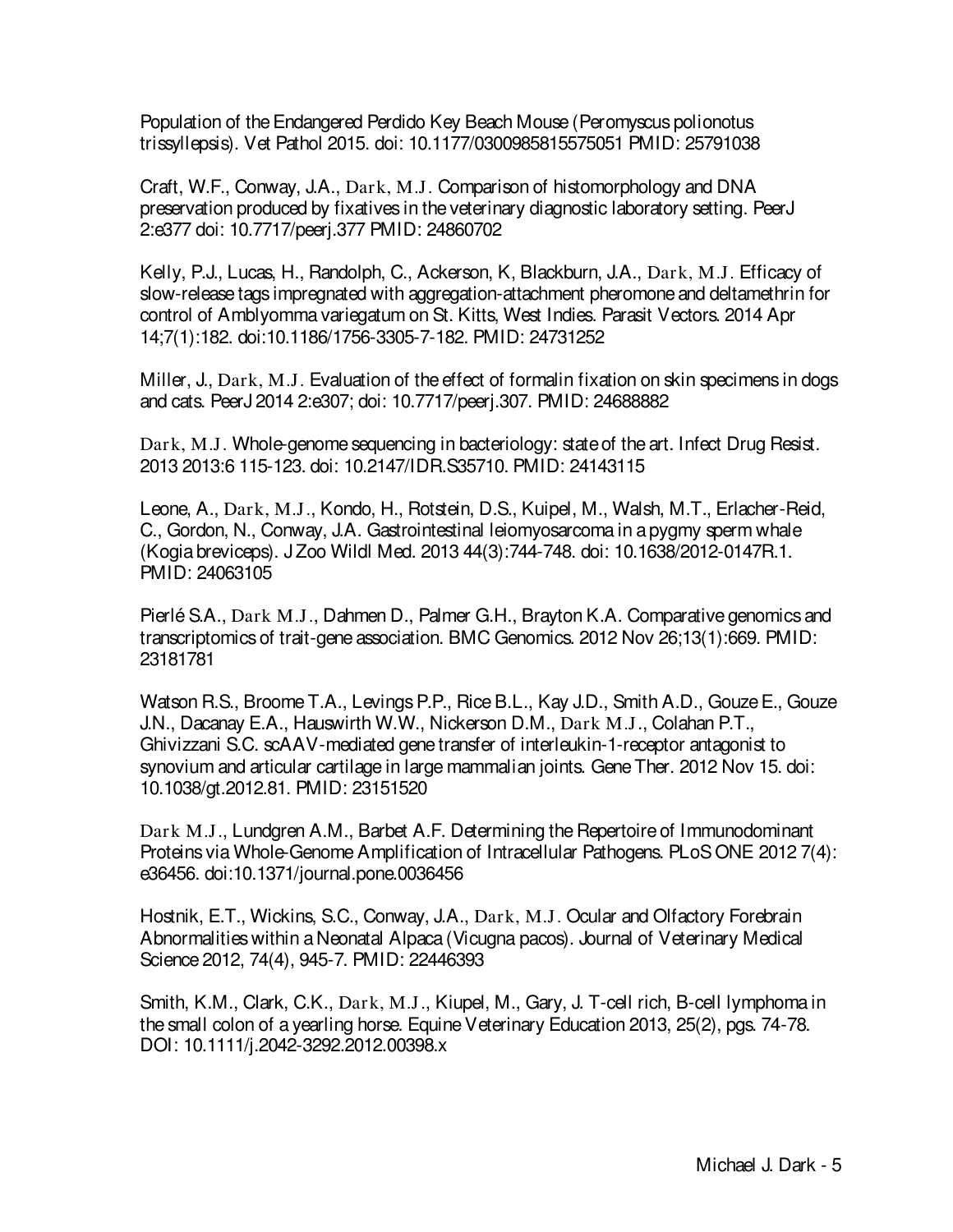Dark, M.J., Al-Khedery, B., Barbet, A.F. Multistrain Genome Analysis Identifies Candidate Vaccine Antigens of Anaplasma marginale. Vaccine 2011 29(31):4923-32 PMID: 21596083

Dark, M.J., Herndon, D.R., Kappmeyer, L.S., Gonzales, M.P., Nordeen, E., Palmer, G.H., Knowles, D.P. Jr., Brayton, K.A. Conservation in the face of diversity: multistrain analysis of an intracellular bacterium. BMC Genomics 2009 10(1):16. PMID: 19134224

Nelson, D.D., Dark, M.J., Bradway, D.S., Ridpath, J.F., Call, N., Haruna, J., Rurangirwa, F.R., Evermann, J.F. Evidence for persistent bovine viral diarrhea virus infection in a captive mountain goat (Oreamnos americanus). Journal of Veterinary Diagnostic Investigation 20: 752-759. PMID: 18987224

McKune, C.A., Brosnan, R.J., Dark, M.J., Haldorson, G.J. Safety and efficacy of intramuscular propofol administration in rats. Journal of Veterinary Anesthesia and Analgesia 2008 35: 495-500 PMID: 18980630

Fidel J.L., Pargass, I.S., Dark, M.J., S.P. Holmes. Granulocytopenia associated with thymoma in a domestic short haired cat. Journal of the American Animal Hospital Assocation 2008 44: 210-217 PMID: 18593858

Futse, J.E., Brayton, K.A., Dark, M.J., Knowles, D.P. Jr., Palmer, G.H. (2008) Superinfection as a driver for genomic diversification among strains of highly antigenically variant complex pathogens. Proceedings of the National Academy of Sciences of the United States of America, 105, 2123-7. PMID: 18252822

Lopez, J. E., Palmer, G. H., Brayton, K. A., Dark, M. J., Leach, S. E. & Brown, W. C. (2007) Immunogenicity of Anaplasma marginale type iv secretion system proteins in a protective outer membrane vaccine. Infection and Immunity, 75, 2333-42. PMID: 17339347

Noh, S. M., Brayton, K. A., Knowles, D. P., Agnes, J. T., Dark, M. J., Brown, W. C., Baszler, T. V. & Palmer, G. H. (2006) Differential expression and sequence conservation of the Anaplasma marginale msp2 gene superfamily outer membrane proteins. Infection and Immunity, 74, 3471-9. PMID: 16714578

Brayton, K. A., Kappmeyer, L. S., Herndon, D. R., Dark, M. J., Tibbals, D. L., Palmer, G. H., Mcguire, T. C. & Knowles, D. P., Jr. (2005) Complete genome sequencing of Anaplasma marginale reveals that the surface is skewed to two superfamilies of outer membrane proteins. Proceedings of the National Academy of Sciences of the United States of America, 102, 844-9. PMID: 15618402

Bell, T. G., Butler, K. L., Sill, H. B., Stickle, J. E., Ramos-Vara, J. A. & Dark, M. J. (2002) Autosomal recessive severe combined immunodeficiency of Jack Russell terriers. Journal of Veterinary Diagnostic Investigation 14, 194-204. PMID: 12033674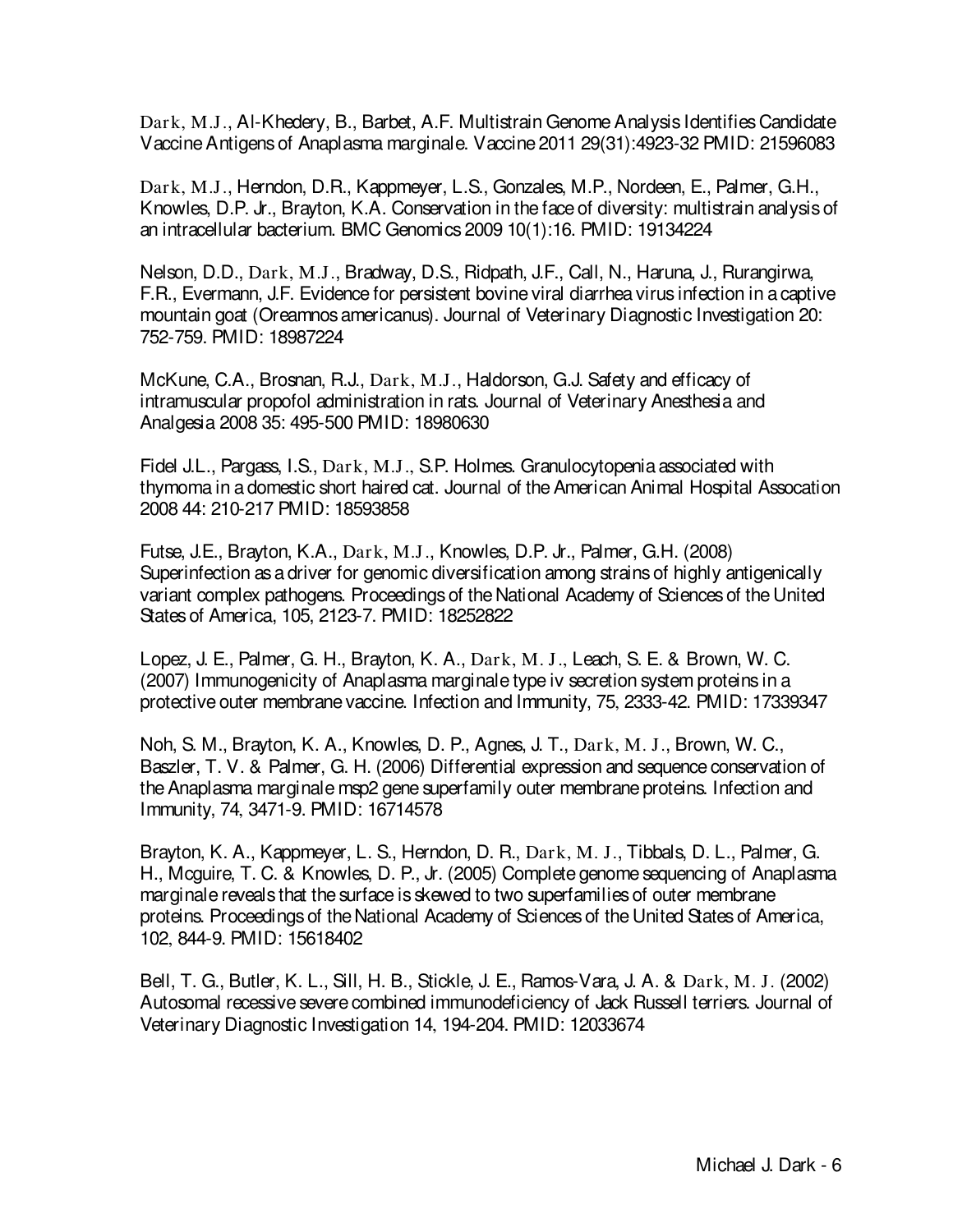Meek, K., Kienker, L., Dallas, C., Wang, W., Dark, M. J., Venta, P. J., Huie, M. L., Hirschhorn, R. & Bell, T. (2001) SCID in Jack Russell terriers: A new animal model of DNA-PK<sub>CS</sub> deficiency. Journal of Immunology, 167, 2142-50. PMID: 11489998

### Book Chapters

Dark, M.J. Mycobacteria. In Foodborne Infections and Intoxications, 4th Edition (eds. J. Glenn Morris, Jr. and Morris Potter). Elsevier Academic Press, Waltham, MA, USA. 2013, pgs. 337-341. ISBN: 9780124160415

Brayton, K.A., Dark, M.J., Palmer, G.H. Anaplasma. In Genome Mapping and Genomics in Animal-Associated Microbes (eds. C. Kole and V.M. Nene). Springer Life Sciences, Heidelberg, Germany. 2009, pgs. 85-116. ISBN: 9783540740421

#### PRESENTATIONS AND INVITED LECTURES

| American Society for Rickettsiology<br>Dark, M.J., A.F. Barbet<br>Multistrain Analysis of Anaplasma marginale                                             | August 2010<br>Stevenson, WA   |
|-----------------------------------------------------------------------------------------------------------------------------------------------------------|--------------------------------|
| International Veterinary Forensic Science Association<br>Dark, M.J.<br>Necropsy Technique for Forensic Scientists                                         | May 2010<br>Orlando, FL        |
| Fifth International Meeting on Rickettsia and Rickettsial Diseases<br>Dark, M.J.<br>Characterization of genes implicated in ricketts al tick transmission | May 2008<br>Marseille, France  |
| Western Conference of Veterinary Diagnostic Pathologists<br>Dark, M.J.<br>Severe combined immunodeficiency in Arabian foals                               | October 2006<br>Pullman, WA    |
| American Society for Rickettsiology<br>Dark, M.J.<br>Comparative genomics of Anaplasma marginale strains                                                  | September 2006<br>Asilomar, CA |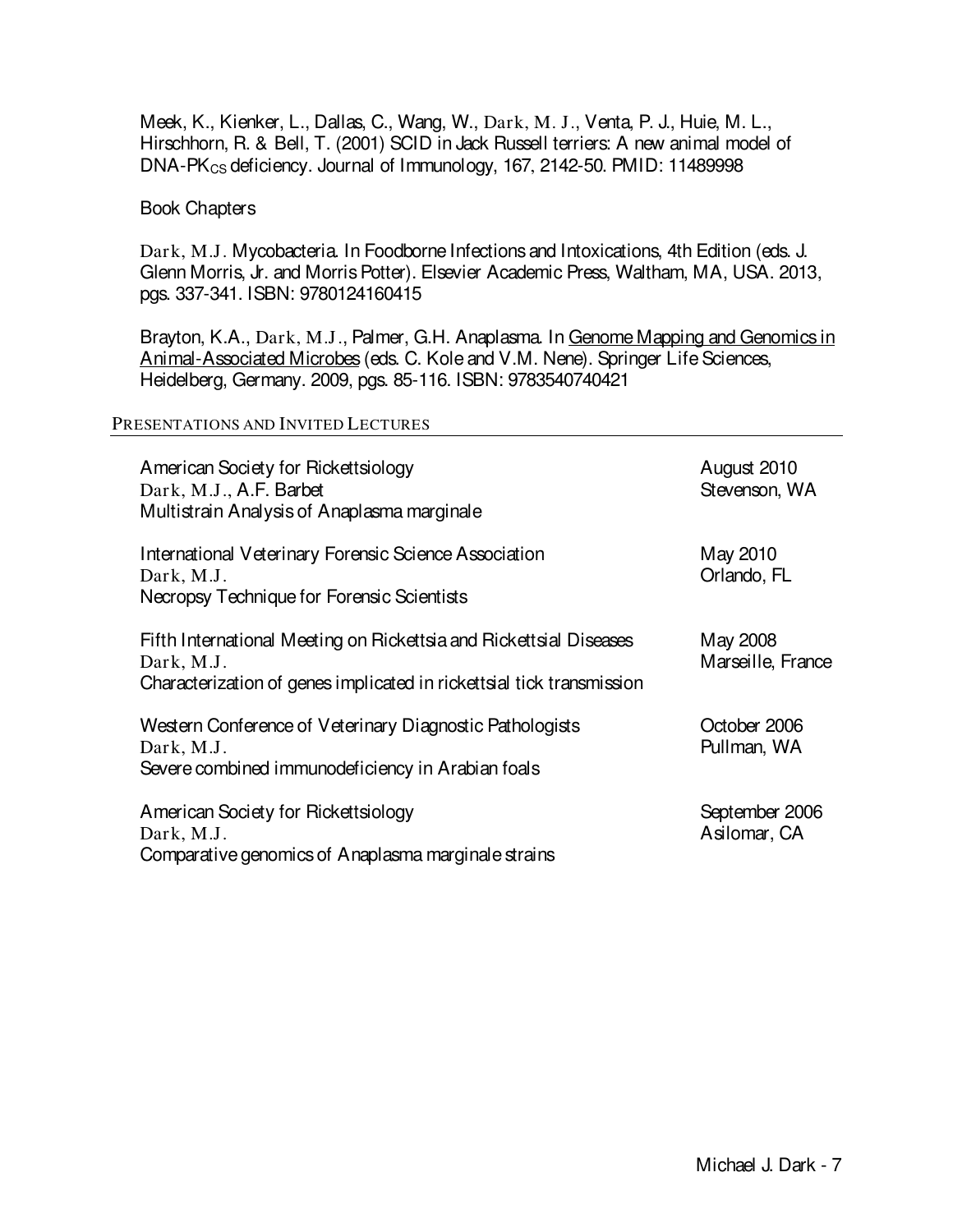| Washington State University Showcase<br>Dark, M.J., L. S. Kappmeyer, D. R. Herndon, G. H. Palmer,<br>D. P. Knowles, and K. A. Brayton<br>Using comparative genomics to investigate tick transmissibility in the rickettsial pathogen<br>Anaplasma marginale | March 2005<br>Pullman, WA              |
|-------------------------------------------------------------------------------------------------------------------------------------------------------------------------------------------------------------------------------------------------------------|----------------------------------------|
| Western Conference of Veterinary Diagnostic Pathologists<br>Dark, M.J.<br>Intravascular lymphosarcoma                                                                                                                                                       | September 2004<br>Saskatoon, SK        |
| Western Conference of Veterinary Diagnostic Pathologists<br>Dark, M.J.<br>Mycobacterium bovis infection in cattle                                                                                                                                           | September 2003<br>Lethbridge, AB       |
| 39th Annual North Central Conference of<br>Veterinary Laboratory Diagnosticians<br>Dark, M.J., P. Venta, T.G. Bell, and K.A. Meek<br>Single nucleotide polymorphism-based analysis of a SCID Defect<br>in a Family of Jack Russell terriers                 | <b>June 2000</b><br>East Lansing, MI   |
| 42nd Annual Meeting of the American Association<br>of Veterinary Laboratory Diagnosticians<br>Dark, M.J., J. Kaneene, T. Bell, R. Walker,<br>M. Bowman, and B. Steficek<br>An epidemiological study of Mycobacterium paratuberculosis in Michigan livestock | October 1999<br>San Diego, CA          |
| LICENSURE                                                                                                                                                                                                                                                   |                                        |
| Veterinarian, State of Florida (VM10814)<br>Veterinarian, State of Washington (VT00006950)<br>Veterinarian, State of Michigan (6901008638)                                                                                                                  | 2009-Current<br>2002-2008<br>2001-2002 |

### PROFESSIONAL SERVICE

Ad-hoc Peer-Reviewer for:

**Vaccine**  Veterinary Parasitology Equine Veterinary Journal Molecular Biology Reports Parasites and Vectors Vaccines: Benefits and Risks PLoS ONE Revista Brasileira de Parasitologia Veterinária (Brazilian Journal of Veterinary Parasitology) American Journal of Veterinary Research BMC Bioinformatics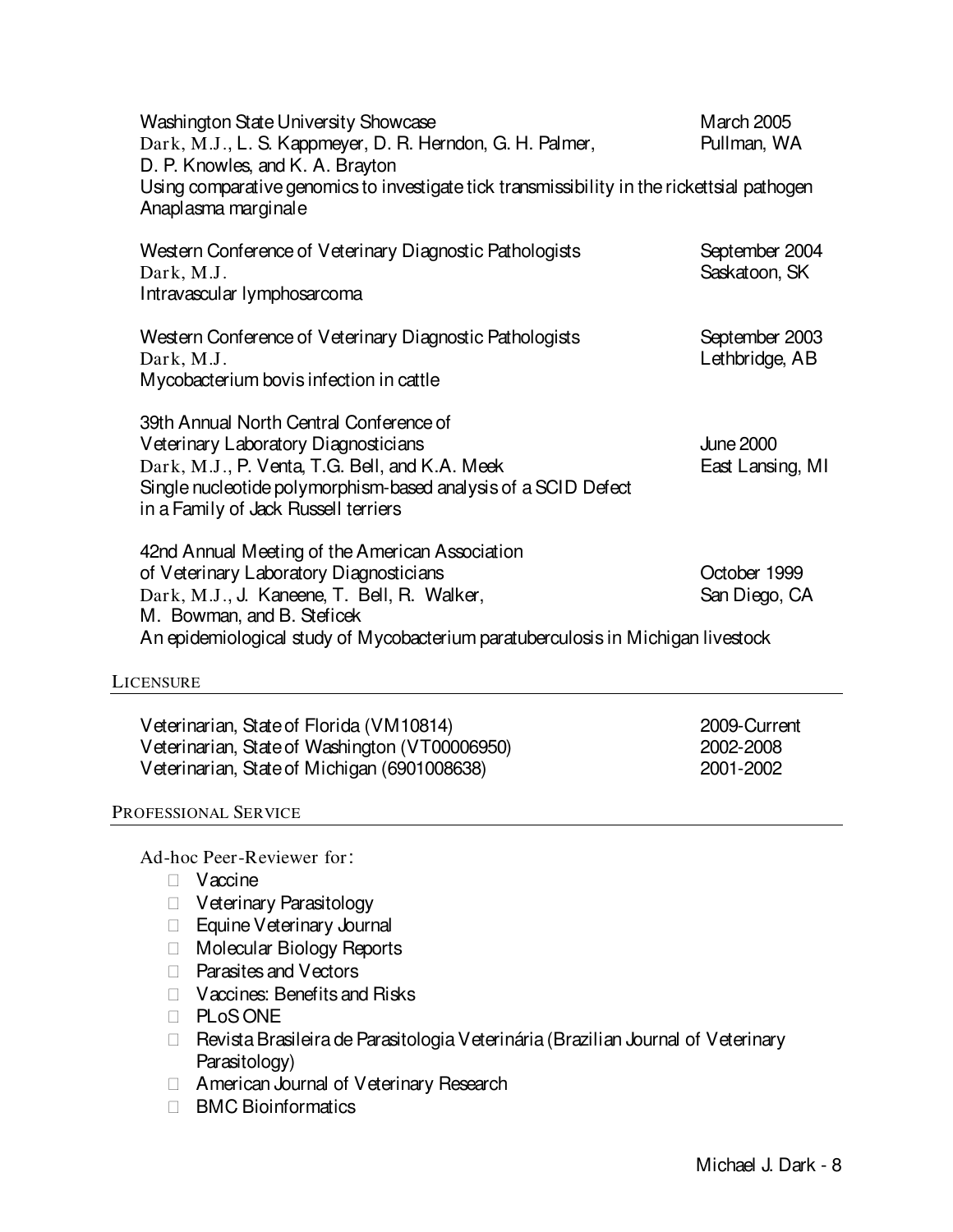| International Journal Of Biotechnology<br>British Microbiology Research Journal<br><b>BMC Research Notes</b><br>Journal of Emerging Investigators<br>Parasites and Vectors<br>Epidemiology and Infection<br>Veterinary Medicine: Research and Reports<br>Drug Design, Development and Therapy<br>Biotechnic & Histochemistry<br>International Journal of Molecular Sciences |               |
|-----------------------------------------------------------------------------------------------------------------------------------------------------------------------------------------------------------------------------------------------------------------------------------------------------------------------------------------------------------------------------|---------------|
| Ad-hoc grant reviewer for:<br>US/Israel Binational Agricultural Research and Development Fund<br>Horserace Betting Levy Board Veterinary Advisory Committee (UK)                                                                                                                                                                                                            |               |
| <b>Editorial Peer Review Board Member:</b><br>Today's Veterinary Practice                                                                                                                                                                                                                                                                                                   |               |
| <b>GRANTS</b>                                                                                                                                                                                                                                                                                                                                                               |               |
| Co-Investigator for NIH grant A1042792, 5% FTE<br>"Tick Mammal Interface of Human Granulocytic Anaplasmosis"<br>Ulrike Munderloh PI, \$3,083,868 total cost                                                                                                                                                                                                                 | 2015-2020     |
| Co-Investigator for Department of Defense grant PR130999, 5% FTE<br>"Gene Therapy for Prost-traumatic Osteoarthritis"<br>Steve Ghivizzani PI, \$500,000 direct costs per year                                                                                                                                                                                               | 2014-2017     |
| Primary investigator for USDA TSTAR grant<br>"Improved surveillence and control for the tropical bont tick Amblyomma americanum"                                                                                                                                                                                                                                            | 2010-2012     |
| Primary investigator for NIH grant K08-AI064162<br>"Anaplasma marginale genes determining tick transmission."<br>Direct costs - \$380,381                                                                                                                                                                                                                                   | 2005-2008     |
| Trainee under NIH T32-AI07025 Immunology Training Grant                                                                                                                                                                                                                                                                                                                     | $2004 - 2005$ |